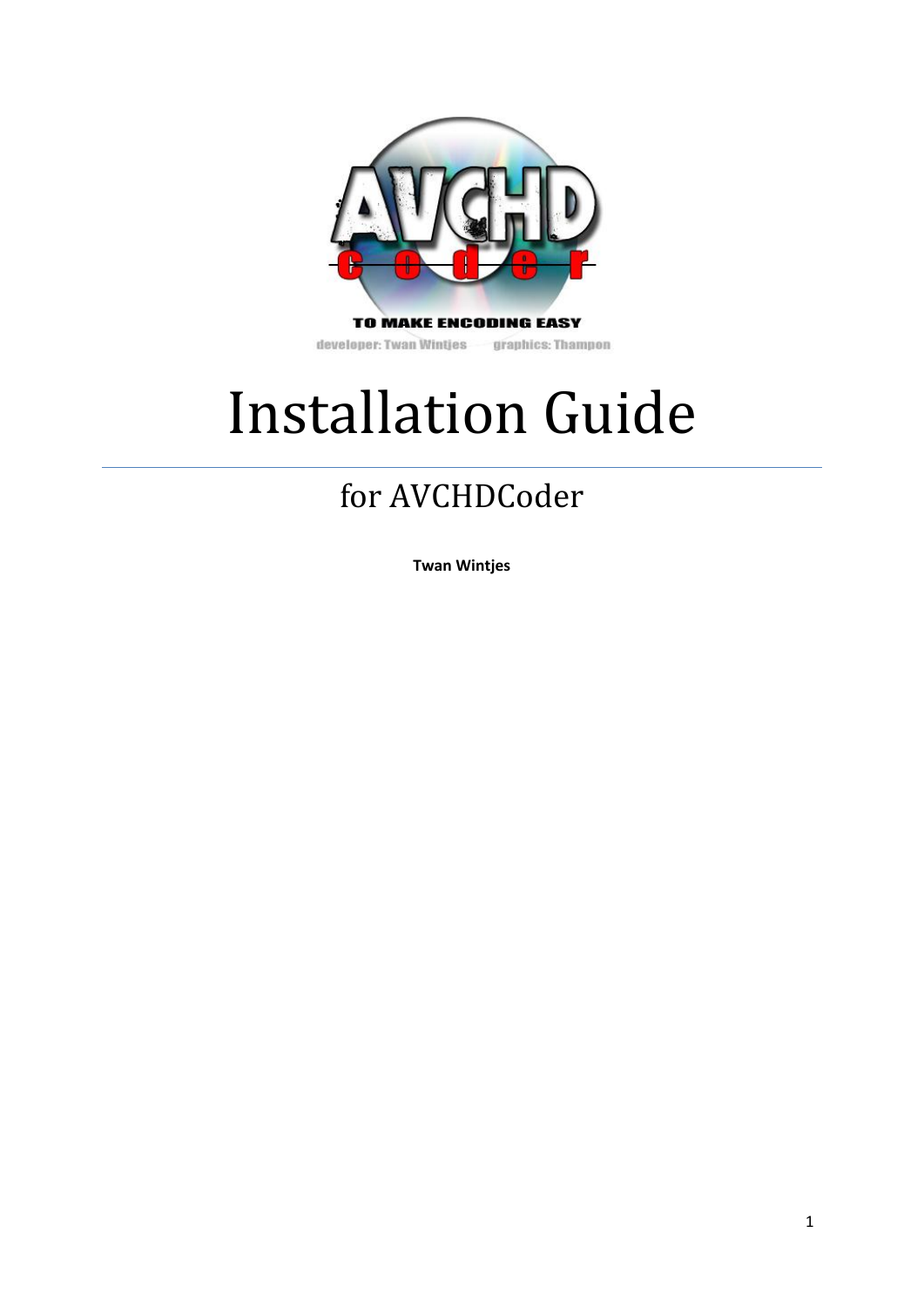| 4.2 AVCHDCoder cannot be installed on systems with JRE version smaller than 1.6 10 |  |
|------------------------------------------------------------------------------------|--|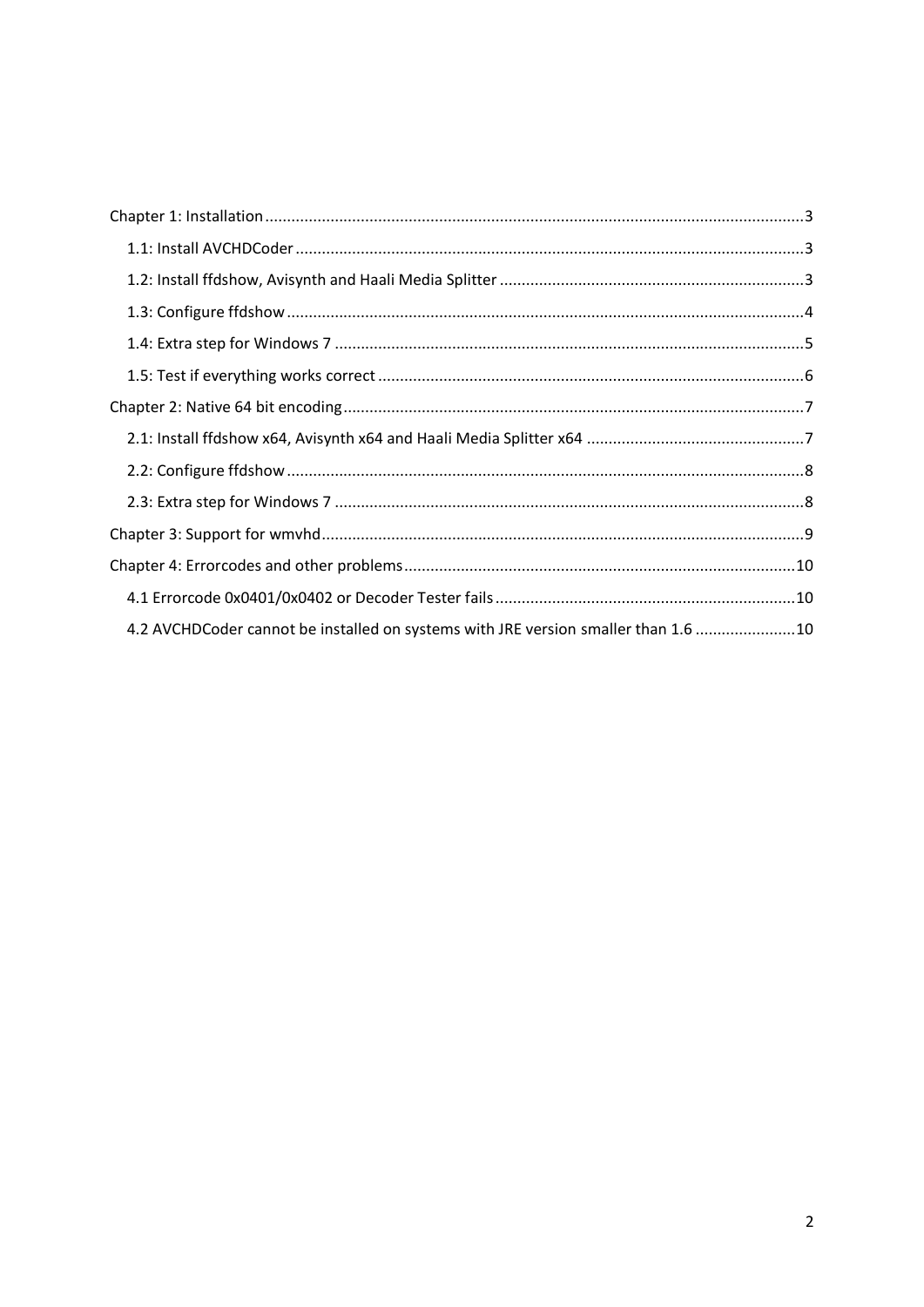# <span id="page-2-0"></span>**Chapter 1: Installation**

# <span id="page-2-1"></span>**1.1: Install AVCHDCoder**

Run "AVCHDCoder 10.08.08 Setup.exe ". This installation will only install AVCHDCoder. If you already have a previous version of AVCHDCoder and just want to upgrade to a newer version you are done with this Guide. If you want you can upgrade ffdshow but it is not necessary.

The first time you run AVCHDCoder you'll get a message from your firewall. Allow access. It is possible that you won't be able to use AVCHDCoder if you disallow. Some parts of AVCHDCoder will need network access to work correctly, just access within your pc on localhost. Something like this for example:

| <b>Windows Security Alert</b>            |            |                                                                                                                                          |  |
|------------------------------------------|------------|------------------------------------------------------------------------------------------------------------------------------------------|--|
|                                          |            | Windows Firewall has blocked some features of this program                                                                               |  |
| 2009 on all public and private networks. |            | Windows Firewall has blocked some features of AVCHDCoder 10.02.01 @ Twan Wintjes, Inc,                                                   |  |
|                                          | Name:      | AVCHDCoder 10.02.01 @ Twan Wintjes, Inc, 2009                                                                                            |  |
|                                          | Publisher: | <b>Twan Wintjes</b>                                                                                                                      |  |
|                                          | Path:      | C:\program files (x86)\avchdcoder\avchdcoder.exe                                                                                         |  |
|                                          |            | Allow AVCHDCoder 10.02.01 © Twan Wintjes, Inc, 2009 to communicate on these<br>Private networks, such as my home or work network         |  |
|                                          |            | Public networks, such as those in airports and coffee shops (not recommended<br>because these networks often have little or no security) |  |
|                                          |            | What are the risks of allowing a program through a firewall?                                                                             |  |
|                                          |            | Allow access<br>Cancel                                                                                                                   |  |

To run this guide: Start AVCHDCoder and go to "Help --> Guides (English) --> Installation Guide".

# <span id="page-2-2"></span>**1.2: Install ffdshow, Avisynth and Haali Media Splitter**

All necessary tools are delivered with AVCHDCoder. You need to install them manually. This is how you do it:

Start AVCHDCoder and go to "Help --> Installers --> 1. Install ffdshow". The installation of ffdshow will start. Leave all settings at their defaults. Reboot your pc after installation is completed.

Now you have to install Avisynth:

Go to "Help --> Installers --> 2. Install Avisynth 2.5.8". Leave all settings at their defaults. Finally install Haali Media Splitter:

Go to "Help --> Installers --> 3. Install Haali Media Splitter ". Again, leave all settings at their defaults.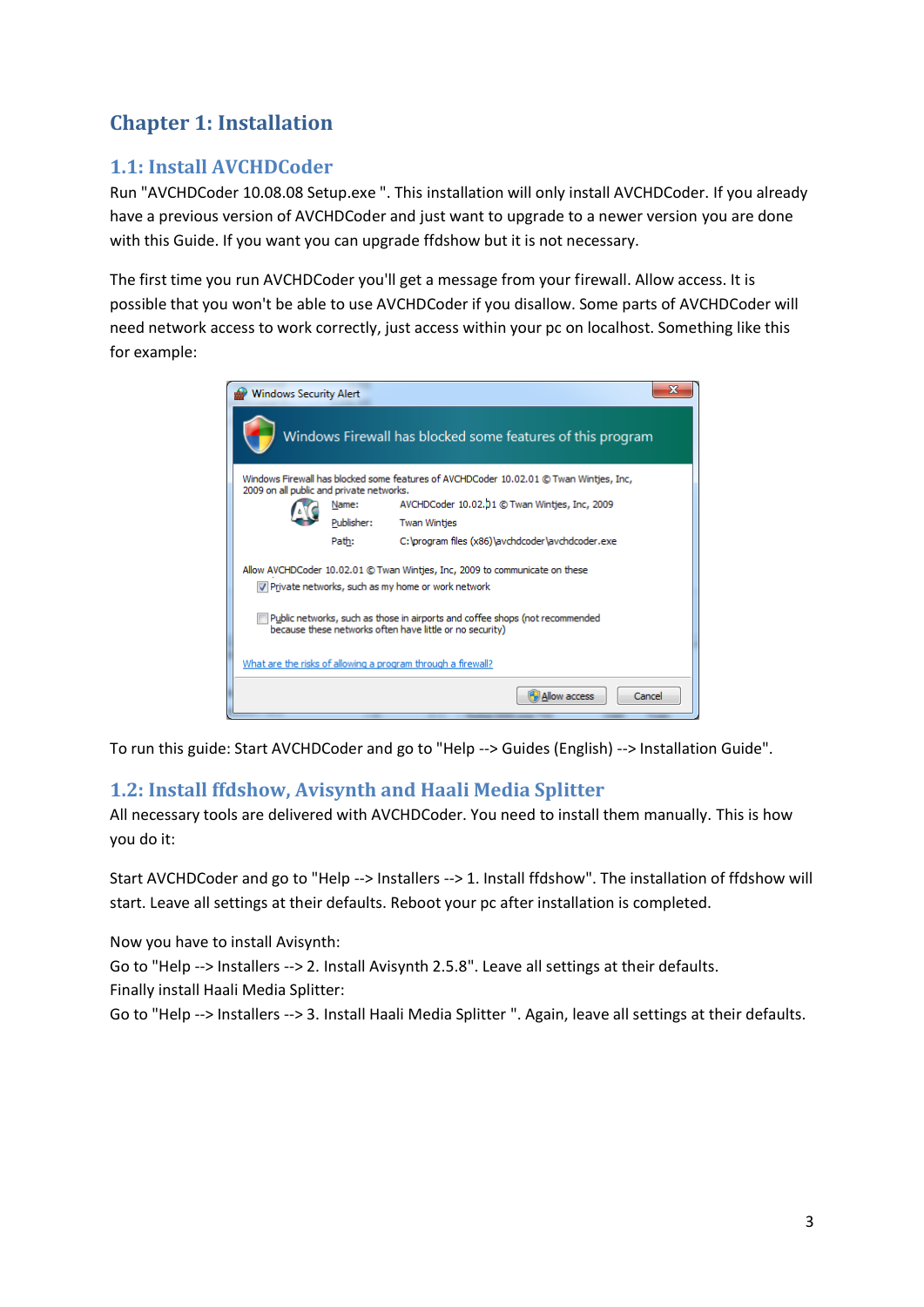# <span id="page-3-0"></span>**1.3: Configure ffdshow**

| <b>32bit Settings</b>                                                                                                                                        | <b>64bit Settings</b>                                                                   |
|--------------------------------------------------------------------------------------------------------------------------------------------------------------|-----------------------------------------------------------------------------------------|
| H264 decoder:<br>ffmpeg-mt                                                                                                                                   | H264 decoder:<br>ffmpeg-mt<br>▼                                                         |
| VC1 decoder:<br>wmv9                                                                                                                                         | VC1 decoder:<br>wmv9<br>▼                                                               |
| MPEG2 decoder:<br>libavcodec ▼                                                                                                                               | MPEG2 decoder:<br>libavcodec $\blacktriangledown$                                       |
| Subtitles overlay (Should be disabled)                                                                                                                       | Subtitles overlay (Should be disabled)                                                  |
|                                                                                                                                                              | If you select "disable" you have to reconfigure The Preferred DirectShow Filter Tweaker |
| (Shift+F12). Select the Microsoft Decoder in the Tweaker.<br>If you change "disable" to something else you also have to reconfigure The Preferred DirectShow |                                                                                         |
| Filter Tweaker, Select ffdshow in the Tweaker.                                                                                                               |                                                                                         |
|                                                                                                                                                              |                                                                                         |
|                                                                                                                                                              |                                                                                         |
|                                                                                                                                                              |                                                                                         |

In AVCHDCoder go to "Options --> Ffdshow Settings". You will see this:

Click on the "Select Recommended" button and then click on "Save Settings". If you are using Windows XP or Windows Vista you are done with the installation part. Continue with Chapter 1.5. If you are running Windows 7 continue with Chapter 1.4.

If you are using Windows Vista 64 bit or Windows 7 64 bit you might be interested for 64 bit encoding. See Chapter 2 for more information.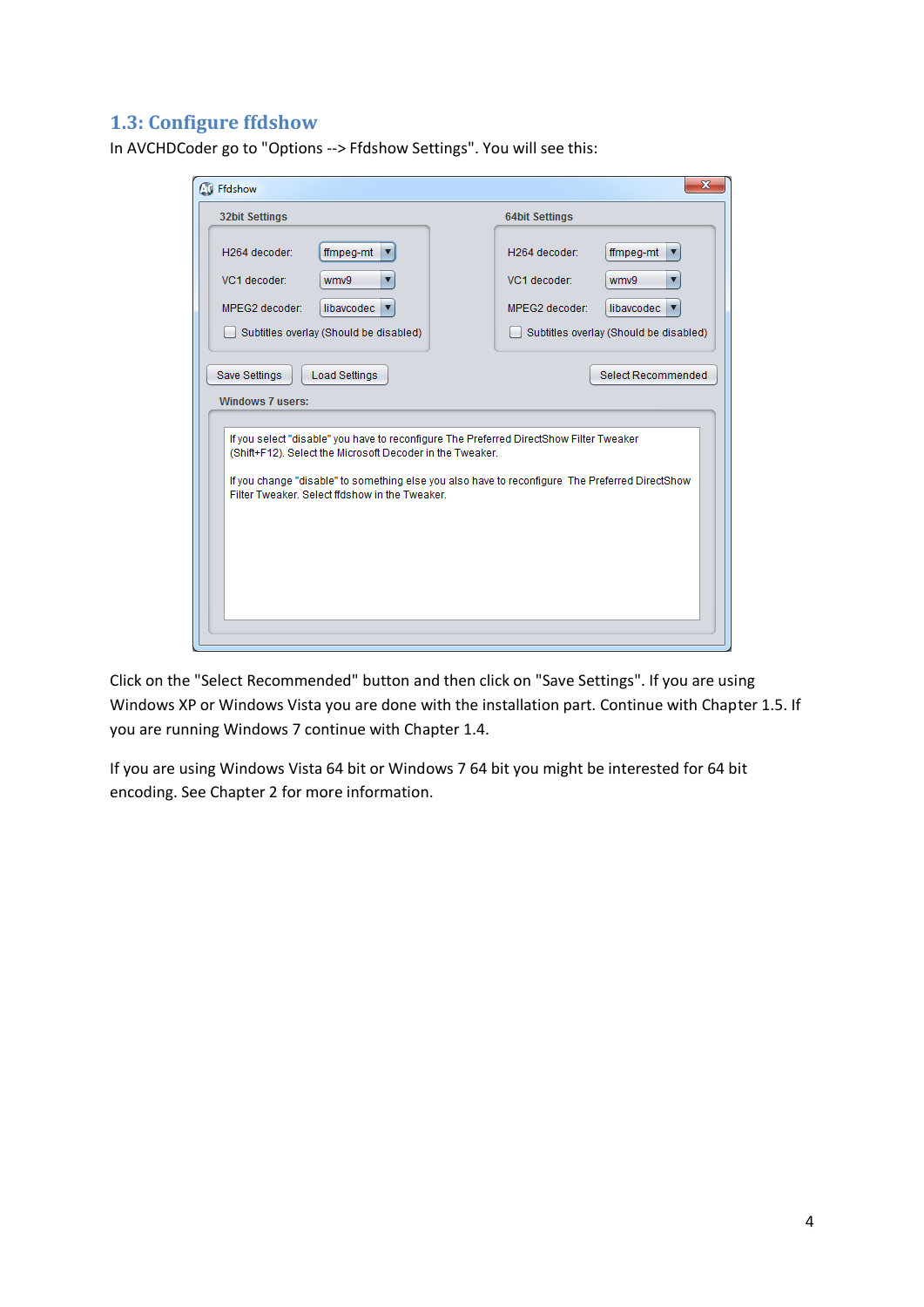# <span id="page-4-0"></span>**1.4: Extra step for Windows 7**

If you are running windows 7 you have to run another application.

Go to "Help--> Installers --> 4. Run Preferred DirectShow Filter Tweaker for Windows 7. Choose ffdshow for 32-bit H.264, VC-1 and MPEG2 decoder and hit Apply twice. Then click on Yes to Exit.

| Win7DSFilterTweaker 2.2                                                                                                                                                                                                                                                                                                                         |                                                                                                                                                                                                                                                                                                                                                                                      | $\mathbf x$<br>فغاده |
|-------------------------------------------------------------------------------------------------------------------------------------------------------------------------------------------------------------------------------------------------------------------------------------------------------------------------------------------------|--------------------------------------------------------------------------------------------------------------------------------------------------------------------------------------------------------------------------------------------------------------------------------------------------------------------------------------------------------------------------------------|----------------------|
| Preferred Direct Show decoding filters in Windows 7                                                                                                                                                                                                                                                                                             |                                                                                                                                                                                                                                                                                                                                                                                      |                      |
| 7 32-bit decoders:<br>— IV Н.264<br>- Microsoft<br>$\overline{\bullet}$ (e) fidshow $\overline{\bullet}$<br>릐<br>— IVI XVID<br>(O) Microsoft<br>— ∴ ffdshow<br>$\overline{\mathsf{v}}$ divx<br>$\leftarrow$ O Microsoft<br><b>E</b> fldshow<br>$\boxdot$ MP4V<br>i O Microsoft<br><b>E</b> ffdshow<br>$\overline{\mathsf{w}}$ VC-1<br>Microsoft | V 64-bit decoders:<br>$\blacksquare$ $\blacksquare$ H.264<br><b>E</b> ⊙ Microsoft<br>$\blacksquare$ $\triangledown$ XVID<br><b>ELL i</b> Microsoft<br>$\mathbb{Z}$ divx<br><b>E</b> ⊙ Microsoft<br>$\overline{\mathbb{U}}$ MP4V<br>i @ Microsoft<br><b>E</b> ⊙ Microsoft<br>$\blacksquare$ $\blacksquare$ MPEG-2<br><b>E</b> ⊙ Microsoft<br>$\overline{\vee}$ AAC<br>□ (o) Microsoft | Ξ                    |
| www.codecquide.com                                                                                                                                                                                                                                                                                                                              | Apply                                                                                                                                                                                                                                                                                                                                                                                | Exit                 |
| $\overline{\mathsf{w}}$ VC-1<br>i Microsoft<br>Ξ<br>— ( fidshow —<br>$\mathbb{R}$ MPEG-2<br>Microsoft<br>$\blacksquare$ $\odot$ fidshow $\blacksquare$<br>Cyberlink (PDVD9)<br>Cyberlink (PDVD7)                                                                                                                                                | $\overline{\mathbb{U}}$ divx<br><b>Microsoft</b><br>$\overline{\vee}$ MP4V<br><b>E</b> ⊙ Microsoft<br>— IV VC-1<br><b>E</b> ⊙ Microsoft<br>$\mathbb{W}$ MPEG-2<br><b>Microsoft</b>                                                                                                                                                                                                   | Ξ                    |

Now you are done with the installation part. Continue with Chapter 1.5.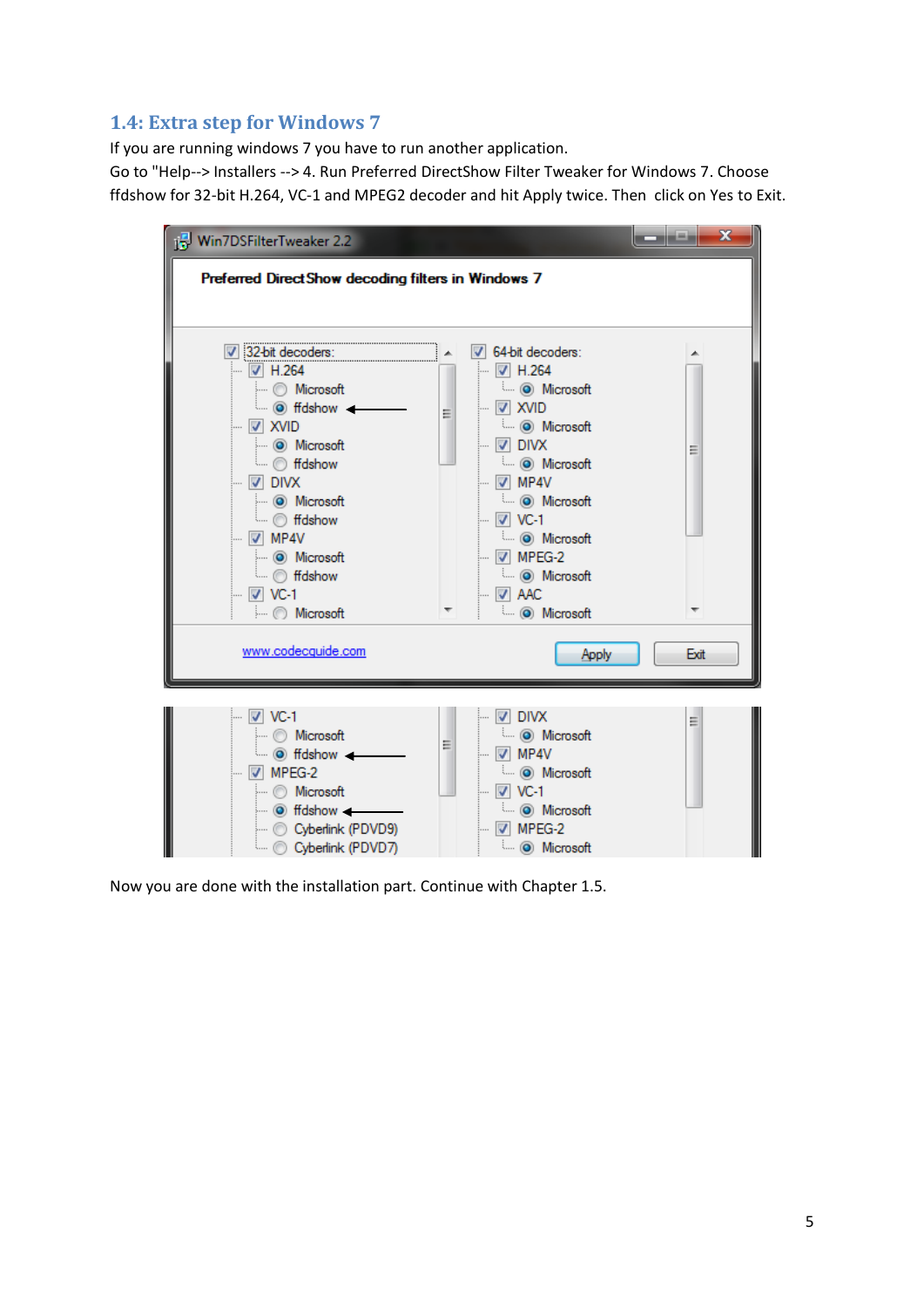#### <span id="page-5-0"></span>**1.5: Test if everything works correct**

AVCHDCoder is delivered with a small application that will test if everything is working correct. To launch the application go to "Tools --> Decoder Tester"

|      | <b>AVCHDCoder</b> |       |                                                   |  |
|------|-------------------|-------|---------------------------------------------------|--|
| File | Options           | Tools | - Help                                            |  |
|      |                   |       | <b>O</b> Decoder Tester<br><b>AVCHDCalculator</b> |  |

Hit "Start 32 bit test" and the test will begin.

| <b>CO</b> Decoder Tester                                                                                                                                                                                                                                                                                               | ж                  |
|------------------------------------------------------------------------------------------------------------------------------------------------------------------------------------------------------------------------------------------------------------------------------------------------------------------------|--------------------|
| 3 video's will be converted to check if your system is properly configured. 3 different<br>types of streams will be converted to a H264 stream. If all items are passed you most<br>likely have a system that is properly configured in order to use AVCHDCoder. If one of<br>them fails: Read the installation manual |                    |
| 32 bit decoding                                                                                                                                                                                                                                                                                                        |                    |
| Passed<br>H <sup>264</sup><br>Testing<br>VC1:<br>MPEG2: No data available yet.                                                                                                                                                                                                                                         |                    |
| Close                                                                                                                                                                                                                                                                                                                  | Start 32 bit tests |

If all 3 decoding tests are passed your system is most likely properly configured.

After you installed the 64 bit components you will see this:

| <b>C</b> Decoder Tester<br>3 video's will be converted to check if your system is properly configured. 3 different<br>types of streams will be converted to a H264 stream. If all items are passed you most<br>likely have a system that is properly configured in order to use AVCHDCoder. If one of<br>them fails: Read the installation manual |                                                                                                       |
|---------------------------------------------------------------------------------------------------------------------------------------------------------------------------------------------------------------------------------------------------------------------------------------------------------------------------------------------------|-------------------------------------------------------------------------------------------------------|
| 32 bit decoding                                                                                                                                                                                                                                                                                                                                   | 64 bit decoding                                                                                       |
| H264:<br>No data available yet.<br>VC1: No data available yet.<br>MPEG2: No data available yet.                                                                                                                                                                                                                                                   | $H264$ :<br>No data available yet.<br>VC1:<br>No data available yet.<br>MPEG2: No data available yet. |
| Close                                                                                                                                                                                                                                                                                                                                             | Start 32 bit tests<br>Start 64 bit tests                                                              |

You can test the 64 en 32 bit decoders separately. It is possible that 32 bits VC1 is broke now (VC1 in mkv should still work). But that is no problem if you are using 64 bit.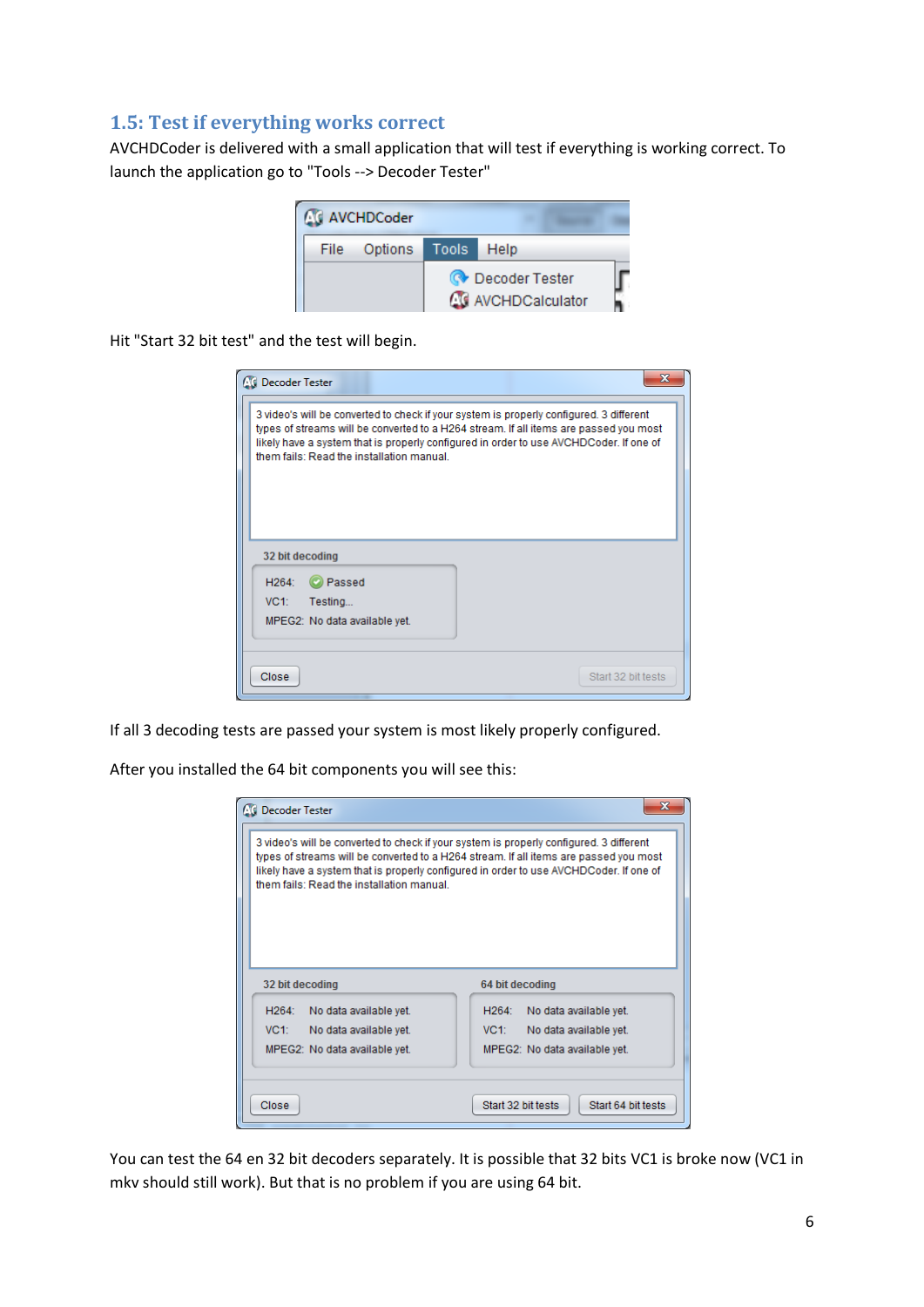# <span id="page-6-0"></span>**Chapter 2: Native 64 bit encoding**

64 bit encoding gives you a performance boost. It will save you some encoding time. It is also likely that you have less trouble with 64 bit because most codecs are still 32 bit. This might also be interesting if you can't get the 32 bit encoding to work.

64 bit encoding only works on Windows Vista 64 bit and Windows 7 64 bit. There is no support from my side for Windows XP 64 bit. In order to get 64 bit encoding to you must follow the instructions in Chapter 1.2. If you don't install the applications you are unable to use 64 bit encoding.

#### <span id="page-6-1"></span>**2.1: Install ffdshow x64, Avisynth x64 and Haali Media Splitter x64**

Start AVCHDCoder and go to "Help --> Installers --> 10. Install ffdshow x64". The installation of ffdshow will start. Leave all settings at their defaults. Reboot your pc after installation is completed.

Now you have to install Avisynth, this part is a little bit harder. Go to "Help --> Installers --> 11. Open Avisynth x64 folder. Now you will see something like this:



Now right click on avisynth64\_install and choose "Run as administrator" like the picture below:

| all avisynth.reg        | <b>Open</b>                |
|-------------------------|----------------------------|
| avisynth64_install.cmd  | Edit                       |
| avisynth64_uninstall.cr | Print                      |
| <b>S</b> DevIL.dll      | Run as administrator       |
| DirectShowSource.dll    | Troubleshoot compatibility |

Hit Yes to accept and wait a second to complete the task. When you see Avisynth64 installed... hit a key to close the screen.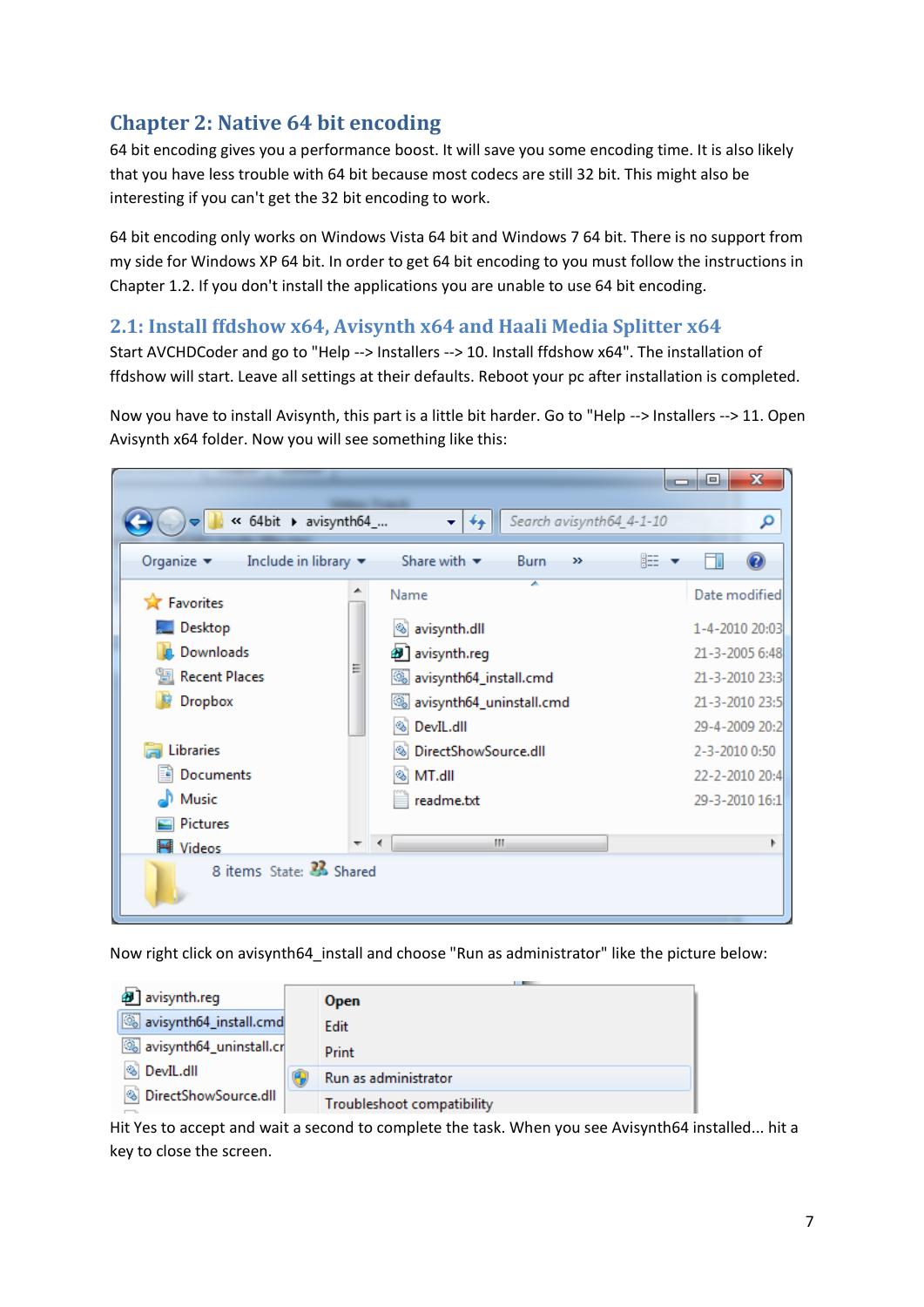Now install Haali Media Splitter. Go to "Help --> Installers --> 12. Install Haali Media Splitter x64 beta 9". Leave all settings at their defaults. If you are running Windows Vista you are done. If you use Windows 7 continue with the next chapter.

#### <span id="page-7-0"></span>**2.2: Configure ffdshow**

In AVCHDCoder go to "Options --> Ffdshow Settings". You will see something like this:

| Ffdshow<br>$\mathbf{C}$                | $\mathbf{x}$                           |
|----------------------------------------|----------------------------------------|
| <b>32bit Settings</b>                  | <b>64bit Settings</b>                  |
| ffmpeg-mt<br>H264 decoder:             | ffmpeg-mt<br>H264 decoder:             |
| VC1 decoder:<br>wmv9                   | VC1 decoder:<br>wmv9                   |
| libavcodec<br>MPEG2 decoder:           | MPEG2 decoder:<br>libavcodec           |
| Subtitles overlay (Should be disabled) | Subtitles overlay (Should be disabled) |
| Save Settings<br>Load Settings         | Select Recommended                     |

Click on the "Select Recommended" button and then click on "Save Settings". If you are using Windows Vista then you are done with this Guide. You could go the chapter 1.5 to see if everything works correctly. If you are using Windows 7 go to the next chapter.

#### <span id="page-7-1"></span>**2.3: Extra step for Windows 7**

Go to "Help--> Installers --> 4. Run Preferred DirectShow Filter Tweaker for Windows 7. Choose ffdshow for 64-bit H.264, VC-1 and MPEG2 decoder and hit Apply twice. Then click on Yes to Exit.

| Win7DSFilterTweaker 2.8                             |       |                                                   | Ж<br>$  -$<br><b>The Second Second</b> |
|-----------------------------------------------------|-------|---------------------------------------------------|----------------------------------------|
| Preferred Direct Show decoding filters in Windows 7 |       |                                                   |                                        |
|                                                     |       |                                                   |                                        |
| V 32-bit decoders:                                  |       | 64-bit decoders:                                  |                                        |
| $\blacksquare$ $\blacksquare$ H.264                 |       | $\blacksquare$ $\blacksquare$ H.264               |                                        |
| Microsoft<br><b>E</b> ⊙ ffdshow                     | Ξ     | <b>Microsoft</b>                                  | Ξ                                      |
| … IV xvin                                           |       | — © ffdshow <b>→</b><br><b>EX XVID</b>            |                                        |
|                                                     |       |                                                   |                                        |
| i Microsoft                                         |       | $\overline{V}$ VC-1                               |                                        |
| $\overline{\bullet}$ (e) ffdshow                    |       | i Microsoft                                       |                                        |
| $\overline{\vee}$ MP4V                              |       | <b>Co</b> ffdshow                                 |                                        |
| Microsoft<br><b>Co</b> ffdshow                      |       | $\blacksquare$ $\blacksquare$ MPEG-2<br>Microsoft |                                        |
| $\blacksquare$ $\blacksquare$ VC-1                  |       | <b>i</b> © ffdshow                                |                                        |
| (a) Microsoft                                       |       | $\overline{v}$ $\overline{v}$ WMV1                |                                        |
|                                                     |       |                                                   |                                        |
| www.codecquide.com                                  | Reset | Apply                                             | Exit                                   |
|                                                     |       |                                                   |                                        |

Now you are done with the installation part. Continue with Chapter 1.5. After that there is 1 more thing to do: Set AVCHDCoder in 64 bit mode. Go to " Options --> Settings " and check 64 bit mode in the application tab and hit Save.

64 bit mode. (Encoding will be done in 64 bit)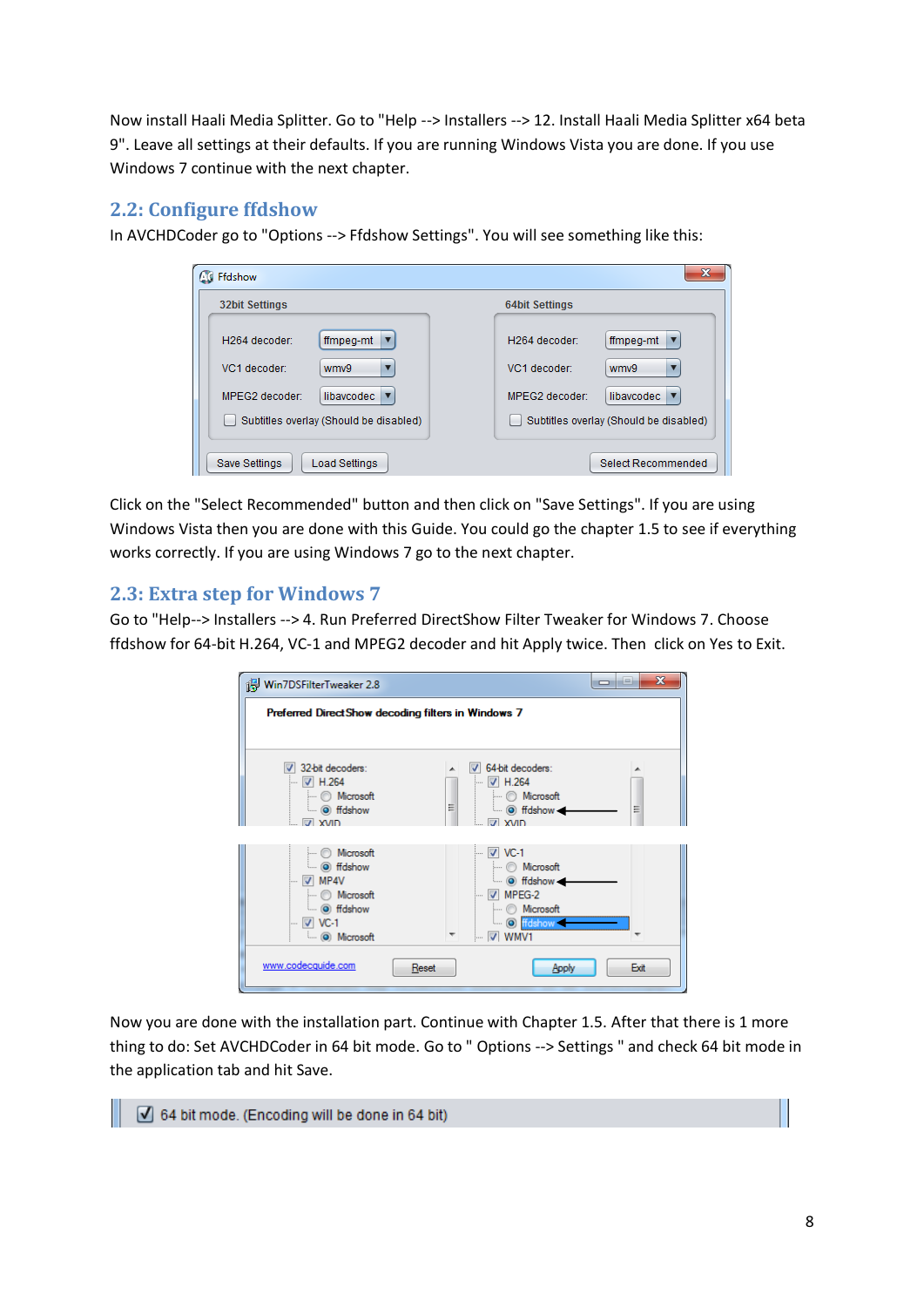# <span id="page-8-0"></span>**Chapter 3: Support for wmvhd**

To get wmvhd files to work you need to install a 3rd party application. dBpoweramp is an audioconverter which will decode our wma and encodes our ac3 file. Download and install:

#### [dBpoweramp Music Converter](http://www.dbpoweramp.com/download.htm)

After you installed dBpoweramp you should download and install: [Windows Media Audio 10 Pro](http://www.dbpoweramp.com/codec-central-windows-media-audio.htm) codec. If you use Windows XP download the XP version otherwise download the Vista version.

Go to: "Options --> Settings -->Misc." and hit "Browse...":

| Settings                 |                                                                                  |        |
|--------------------------|----------------------------------------------------------------------------------|--------|
| Item<br>Application      | Misc.<br>Output<br><b>Tools</b>                                                  |        |
| <b>WMVHD Conversions</b> |                                                                                  |        |
|                          | dBpoweramp is required for WMVHD conversions. (commercial software/30 day trial) |        |
| CoreConverter: Not found |                                                                                  | Browse |
|                          |                                                                                  |        |

Browse to your installation folder of dBpoweramp and select CoreConverter.exe. The installation directory on my windows Vista 64 is: "C:\Program Files (x86)\Illustrate\dBpoweramp"

| <b><i>L</i></b> Open | $\mathbf{x}$                               |
|----------------------|--------------------------------------------|
| Look In:             | 简<br>ø<br>呛<br>臣<br>添<br>dBpoweramp<br>Y   |
| decoder              |                                            |
| <b>DSPs</b>          |                                            |
| encoder              |                                            |
| Help                 |                                            |
| Versions             |                                            |
| CoreConverter.exe    |                                            |
|                      |                                            |
| File Name:           | CoreConverter.exe                          |
|                      |                                            |
| Files of Type:       | CoreConverter.exe (CoreConverter.exe)<br>▼ |
|                      | Cancel<br>Open                             |

Hit the save button and at the settings tab hit the save button too otherwise your settings will not be saved. Now you are ready to convert wmvhd files with WMA audio.